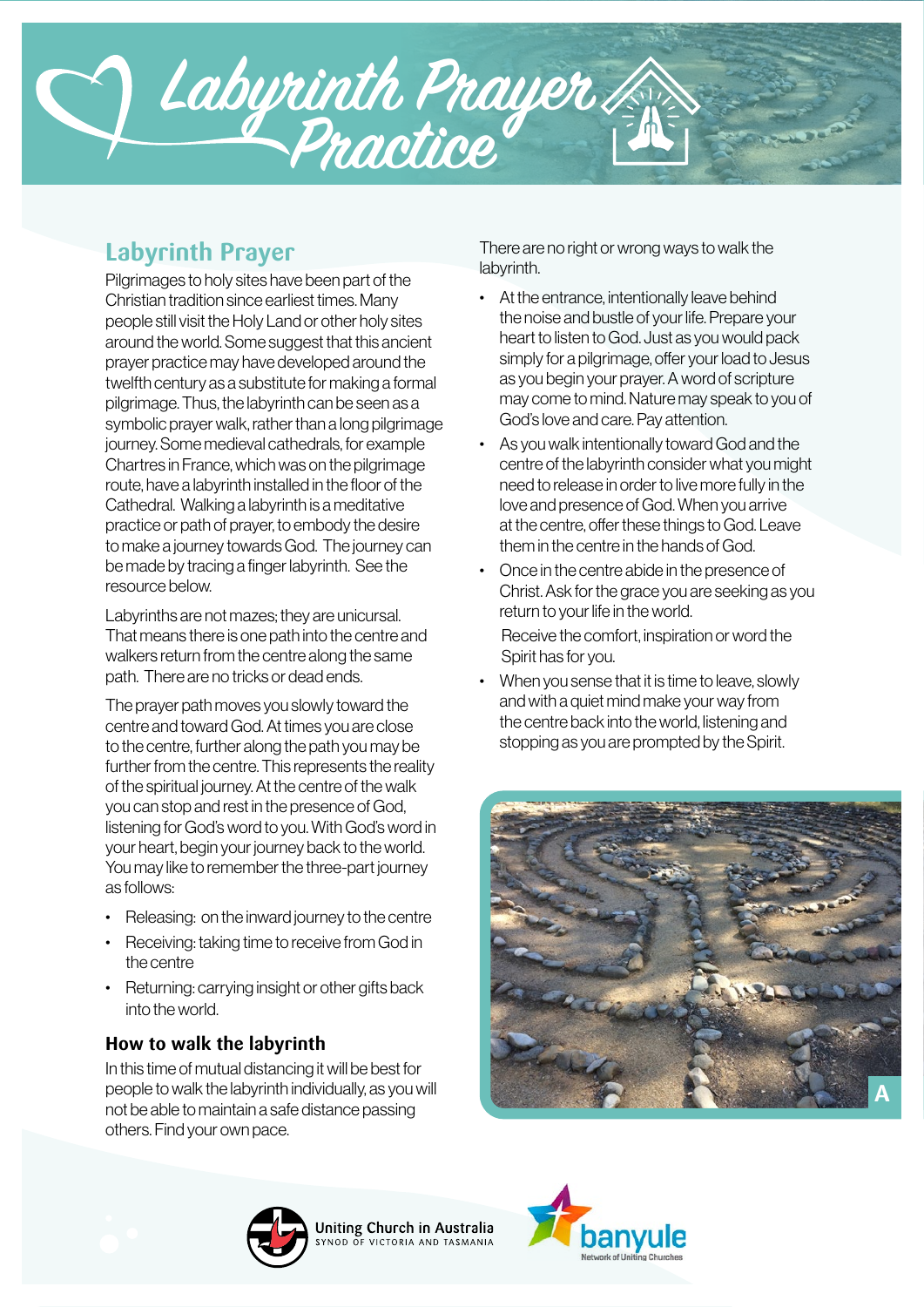

After the walk, take time to reflect on the journey. You may like to journal or draw insights or words received on the walk – do whatever will help retain your experience. Hold onto your insights and carry them into the week ahead.

# **Where to find a labyrinth:**

To find a labyrinth near you, the Australian Labyrinth Network provides a Labyrinth Locator – clickable map with information and access notes.

## ► [www.labyrinthlinkaustralia.org/labyrinth\\_](http://www.labyrinthlinkaustralia.org/labyrinth_directory.htm) [directory.](http://www.labyrinthlinkaustralia.org/labyrinth_directory.htm)com

Contact Christina Rowntree, Theology and the Arts Ministry, equipping Leadership for Mission, to borrow a beautiful canvas labyrinth when we are no longer required to maintain social distancing! [chris.rowntree at victas.uca.org.au](mailto:chris.rowntree%20at%20victas.uca.org.au?subject=), or call 03 9340 8813

# **Finger Labyrinth Prayer**

A finger labyrinth is a good way to engage in the meditative practice of the labyrinth in a situation where you are unable to walk. Print the following page. We have provided the 11-circuit design found in the floor of Chartres Cathedral, France. Follow the same preparation as for walking the labyrinth, but trace the labyrinth with your finger or a pencil. You might like to journal your insights on the blank space around the image.

## **Resources:**

There are a plethora of Labyrinth books and resources available. Labyrinth Apps are available in the Google, Android or Apple App stores.

This online labyrinth [www.labyrinth.org.uk](http://www.labyrinth.org.uk/)  includes an audio guided meditation.

Timber or resin finger labyrinths are available to purchase online. Some are made from beautiful Australian timbers.

Learn more about the Australian and global labyrinth movement:

- The Australian Labyrinth Network www.[aln.org.au](https://aln.org.au)
- **Veriditas** [www.veriditas.org](https://www.veriditas.org)

## **Image annotations**

#### Image A

Labyrinth at St. Margaret's Anglican Church, Eltham.

#### Image B

The Jessie Mary Vasey Labyrinth located at Austin Health's Heidelberg Repatriation Hospital, designed by Simon Normand, integrating Australian motifs and bench seat mosaics of the Wurundjeri seasons designed by Alphington Primary School students.



*Prepared for the Banyule Network of Uniting Churches, Holy Habits Lenten Studies by Rev. Sandy Brodine.*

Uniting Church in Australia

NOD OF VICTORIA AND TASMANIA